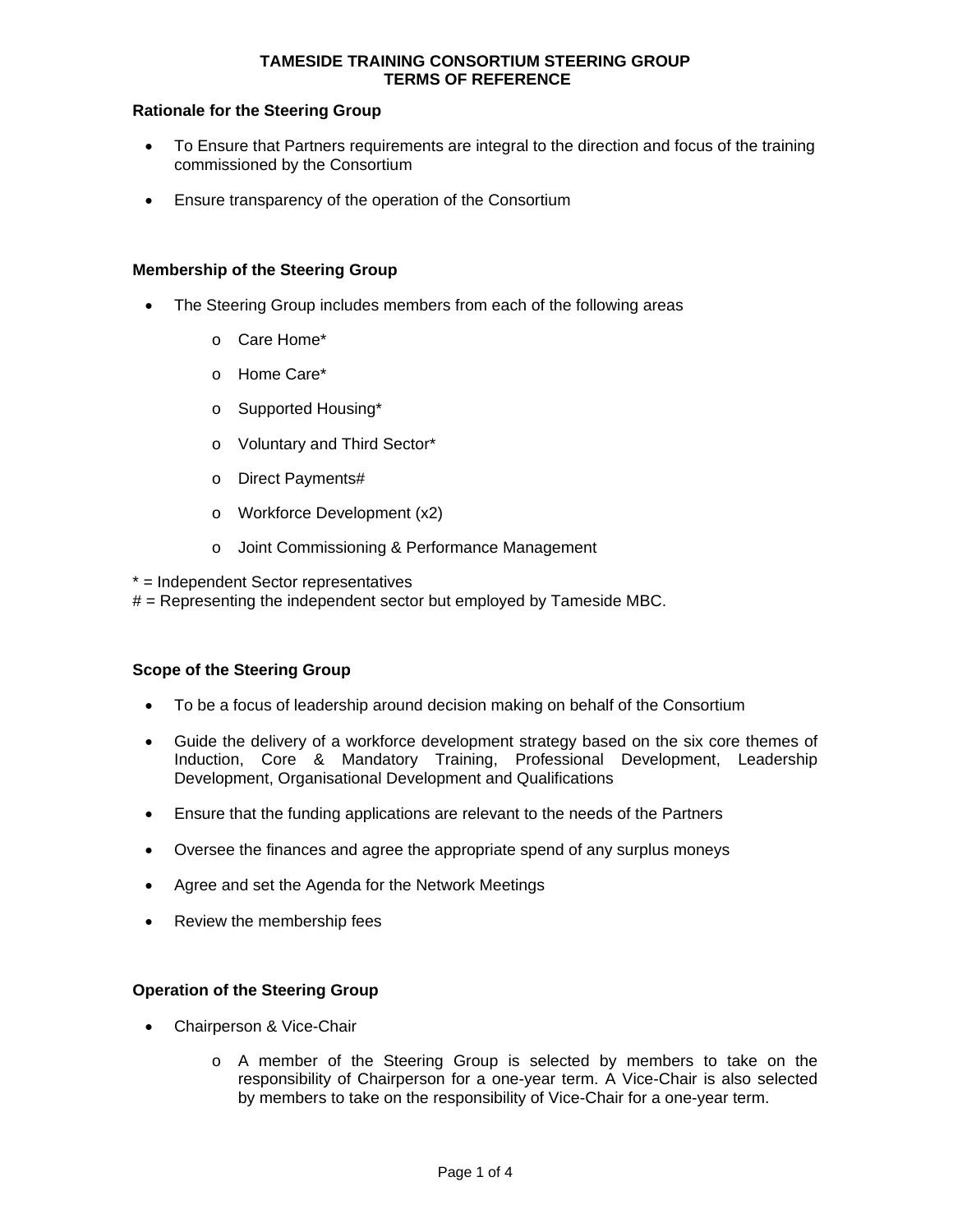- o Selection of the Chairperson/Vice Chairperson shall be by Nomination (and Second) followed by a vote of members of the Steering Group.
- o The Vice-Chairperson will automatically become the Chairperson after one-year.
- o The Chairpersons responsibilities include but are not limited to:
	- Chairing the Steering Group meetings
	- Agenda setting
	- Ensuring that all members of the Steering Group are given the opportunity to participate in discussions
- o The Vice-Chairs responsibilities include but are not limited to:
	- Chairing meetings in the absence of the Chair person
	- After the one-year term has been completed, the Vice-Chair will become the Chairperson.
- Quorum (number needed to make decisions)
	- o Quorum is achieved at a meeting when there are three or more members present, one of which must be a representative of the independent sector. If quorum is attained, decisions made at the meeting will be final. If, despite these provisions, quorum is not met at a Steering Group meeting, those in attendance will make conditional decisions. The Chairperson will inform absent members of the condition decisions as soon as possible after the meeting and members not in attendance will have ten working days to respond to these decisions. If no response is received, the decisions will be considered final
- Each member will have one vote. Should any member not be able a=to attend a meeting they can vote by proxy via the Chairperson.
- Members of the Steering Group from the Independent Sector are elected for a period of three years. Following this period the Consortium Partners will be canvassed for nominations followed by the Partners voting. Existing members of the Steering Group will be eligible to be re-elected. Member employed by Tameside MBC are permanent members of the Steering Group.
- Members of the Steering Group are accountable to the Partners of the Consortium. Members will need to consult with Partners within their area, i.e. home care, etc. and bring any issues raised to the Steering Group.
- To evaluate the delivery of the workforce development strategy.
- Accountability of Training Organiser Independent Sector
	- $\circ$  Has the autonomy to make decisions about the training and the use of resources to ensure the job role is carried out effectively and efficiently
	- o The Training Organiser will focus the work towards the agreed priorities
	- o Should a financial decision for *special purposes*\* be required prior to a Steering Group meeting, the Training Organiser will be required to seek approval for expenditure from at least two members of the Steering group (one of which must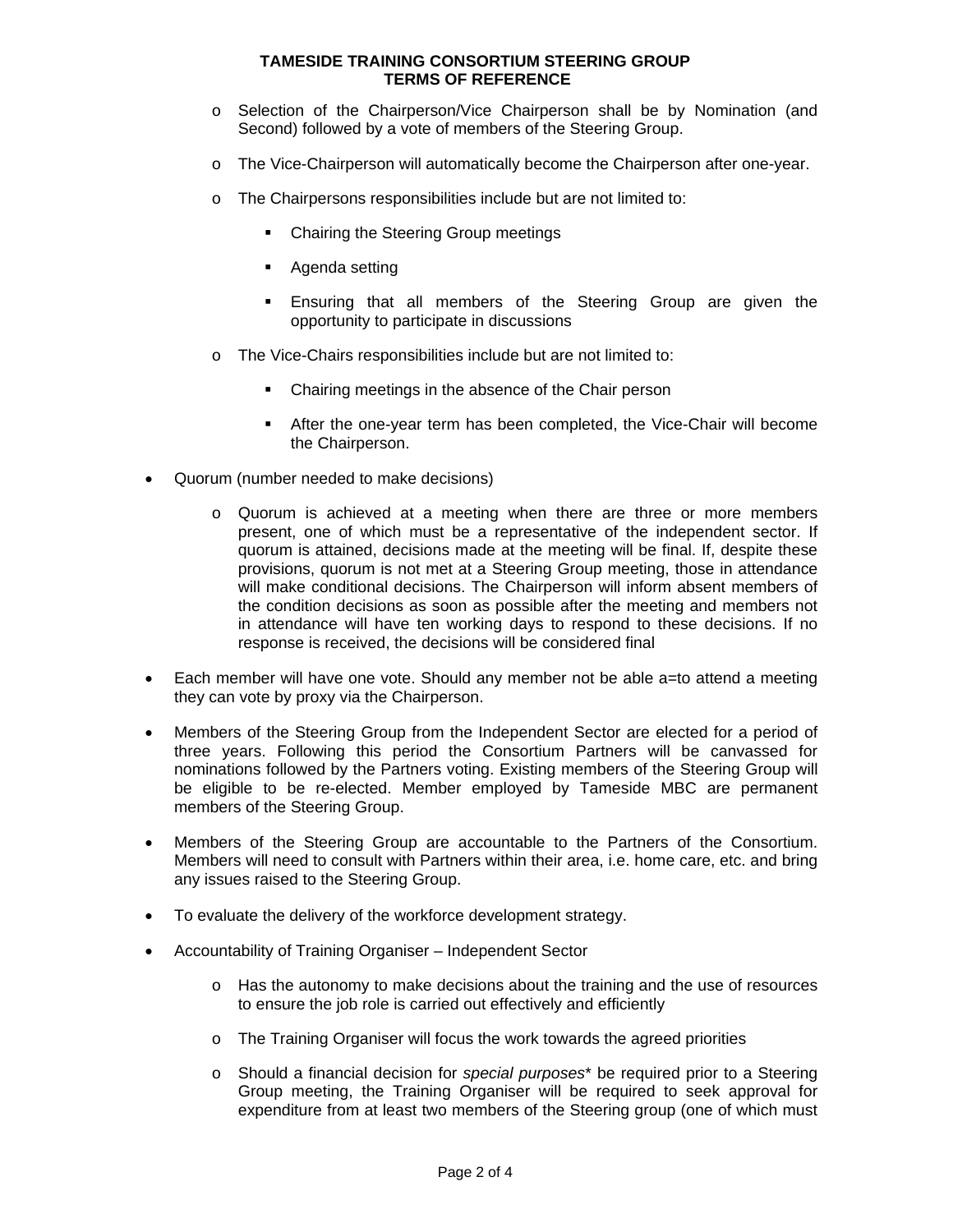be a representative from the independent sector). This applies to expenditure over £500. Under £500 the Training Organiser is not required to seek any approval. \**Special purposes includes, but it is not limited to, contributions to functions, one-off purchases of equipment, agreement to spend surplus funds* 

- If members do not attend 3 times in a row then they forfeit the right to be a member until the next election. The Partners will then be requested to nominate another representative.
- Minutes will be distributed to all the Steering Group for agreement within 10 working days. If comments are not received within 10 working days it is assumed the members are satisfied with their accuracy and the minutes will be distributed to the Partners. Should the Chairperson be notified of a members absence from the office, the distribution can be delayed by up to 20 working days.
- Conflict of interest/Disclosure
	- o If a Steering Group member, or their organisation, has a direct or indirect pecuniary or personal interest in a decision (e.g. for a funding proposal, or in the outcome of a Steering Group decision), they are to declare such an interest or any other perceived or actual conflict of interest prior to discussion and decision making. By the Steering Group as a whole. If a member indicates a potential conflict, the other Steering Group members will determine if the member should participate in 1) the discussion regarding a decision, or 2) the decision itself.
- Attendance of Guests, Advisors and Observers
	- o As required, advisors and observers may participate in the meetings top provide information or expertise on a topic.
	- o Guests, advisors or observers do not have the right to vote on any issue
- Reviewing membership fees and consideration of uplifts.

# **Steering Group Meetings**

- Meet 4 times/year
- Must meet in last week November & first week in March to agree the focus of the bids
- Other dates will be in mid-June and mid-September.
- Each meeting will last for approx. 3 hours.

#### **Periodic review of terms of reference**

At least every three years or sooner should a decision be made at Steering Group

Date approved:

Date for Review:

Signed: